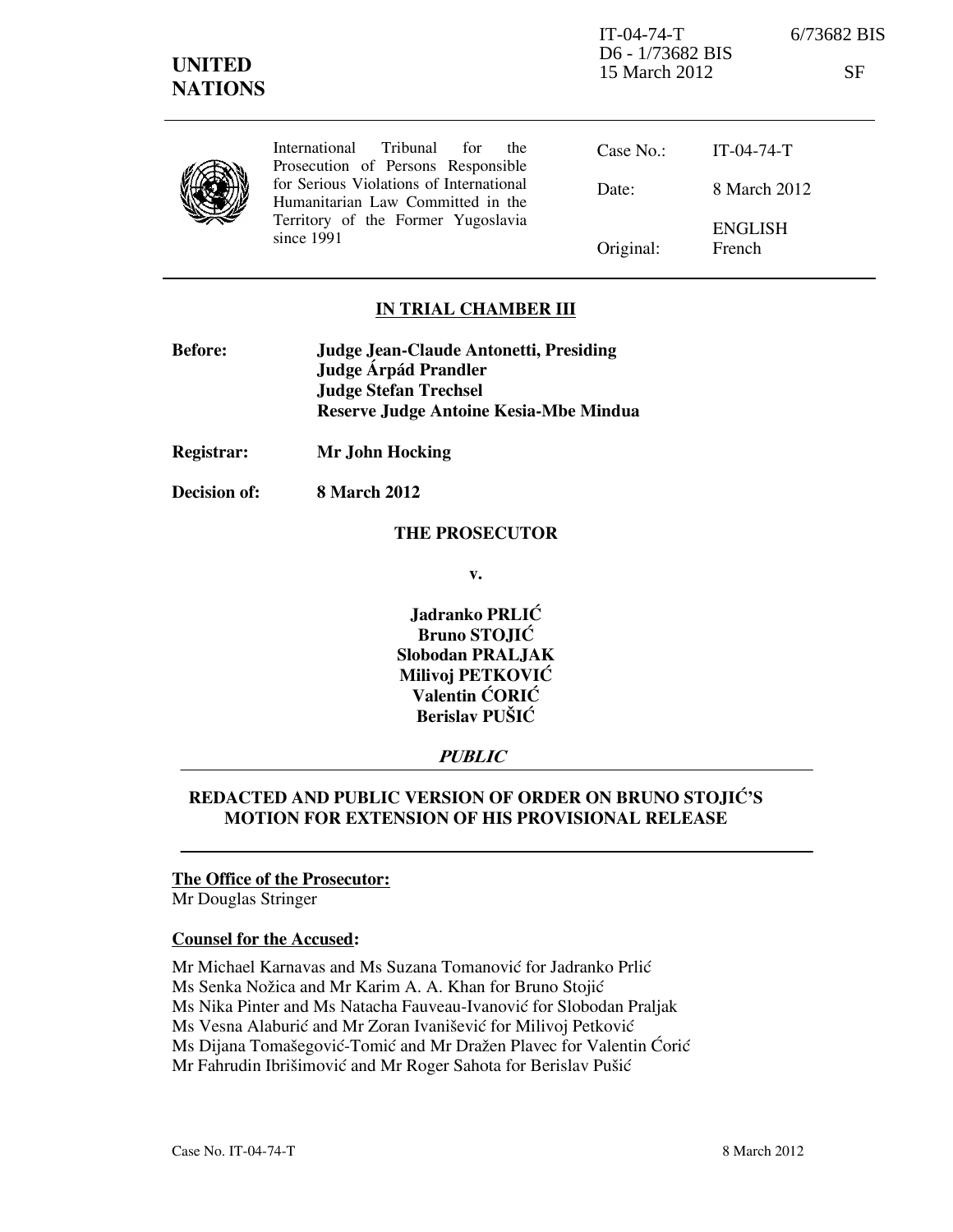TRIAL CHAMBER III ("Chamber") of the International Tribunal for the Prosecution of Persons Responsible for Serious Violations of International Humanitarian Law Committed in the Territory of the Former Yugoslavia since 1991 ("Tribunal");

**SEIZED** of "Bruno Stojic's Motion for Extension of His Provisional Release" filed as a confidential and ex parte document by Counsel for the Accused Bruno Stojić ("Stojić Defence" and "Accused") on 27 February 2012 and with a confidential and  $ex$ parte annex ("Motion"), in which the Stojić Defence requests that the Chamber extend the provisional release of the Accused Stojić until a judgement is rendered in the present case or, in the alternative, for a period to be determined by the Chamber, $<sup>1</sup>$ </sup>

NOTING the "Prosecution Response to Bruno Stojić's Motion for Extension of His Provisional Release" filed by the Office of the Prosecutor ("Prosecution") as a confidential and ex parte document on 5 March 2012 ("Response"), in which the Prosecution (1) opposes the Motion, (2) requests that an order be issued for a redacted public version of the Motion, and (3) request that the decision of the Chamber be rendered as a redacted public version, $<sup>2</sup>$ </sup>

NOTING that the "Decision on Bruno Stojić's Motion for Provisional Release" rendered by the Chamber as a confidential and ex parte document with two confidential and ex parte annexes on 1 December 2011, in which the Chamber ordered the provisional release of the Accused Stojić to [REDACTED] for a limited period and established the procedure to be followed in respect of any request to extend the said provisional release ("Decision of 1 December 2011"), $3$ 

NOTING the "Decision on Prosecution Appeal of Decision on Bruno Stojić's Provisional Release" rendered as a confidential and ex parte document by the Duty Judge on 20 December 2011, in which the Judge upheld the Decision of 1 December 2011 and ordered the provisional release of the Accused Stojić [REDACTED] ("Decision of 20 December 2011"), $4$ 

 $<sup>1</sup>$  Motion, para. 1 and p. 6.</sup>

<sup>&</sup>lt;sup>2</sup> Response, paras 1, 10 and 11.

<sup>&</sup>lt;sup>3</sup> Decision of 1 December 2011, para. 40, p. 13, and confidential and *ex parte* annexes 1 and 2 to the Decision of 1 December 2011.

<sup>4</sup> Decision of 20 December 2011, para. 22.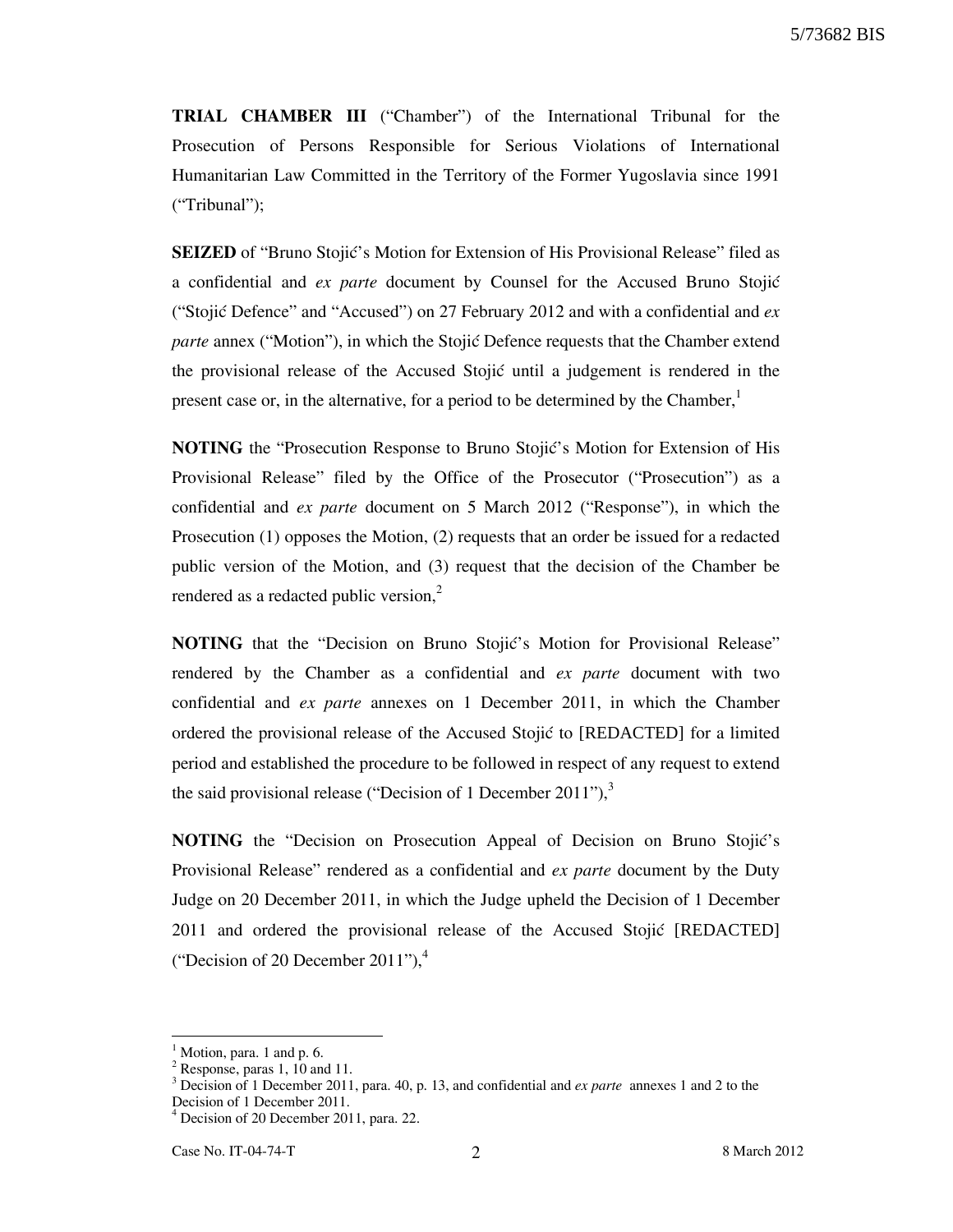**CONSIDERING** that the Stojić Defence submits in its Motion that the requirements set out in Rule 65 (B) of the Rules of Procedure and Evidence ("Rules") have been met and in particular that (1) the Government of Croatia has once more provided guarantees that the Accused Stojić will return;<sup>5</sup> (2) that the Accused Stojić complied with the conditions imposed during previous provisional releases,  $6$  and (3) that there is no flight risk or threat to victims and witnesses,<sup>7</sup>

CONSIDERING that, in support of its Response, the Prosecution maintains that the Chamber cannot grant provisional release to the Accused Stojić until the judgement is rendered or an extension for an indefinite period; that it recalls in this respect that the Chamber has already ruled that to grant provisional release for an indefinite period was impossible because it would then not be able to assess the flight risk and that, consequently, the Motion on this point amounts to a request for reconsideration, which is not reasoned, $8$ 

CONSIDERING that the Prosecution equally submits that an extension of the provisional release would negatively affect the credibility of the Tribunal and the proper administration of justice and, in particular, the witnesses and victims, in view of the advanced stage of the proceedings and the serious nature of the alleged crimes, $9$ 

CONSIDERING, moreover, that the Prosecution maintains that in its Final Brief and Closing Argument, the Prosecution presented ample evidence against the Accused Stojić, on the basis of which it sought a sentence of 40 your imprisonment; that, in light of the assessment that the Chamber has already made of all the evidence, the Chamber should have established whether it is justified to extend the provisional release of the Accused and that, in this respect, the principle of the presumption of innocence cannot serve as the exclusive basis for a decision to grant provisional release, $^{10}$ 

<sup>&</sup>lt;sup>5</sup> Motion, para. 4.

<sup>&</sup>lt;sup>6</sup> Motion, paras 5 to 7.

<sup>&</sup>lt;sup>7</sup> Motion, paras 8 to 10.

<sup>8</sup> Response, paras 2 and 3.

<sup>&</sup>lt;sup>9</sup> Response, paras 4 and 5.

 $10$  Response, paras 7 to 9.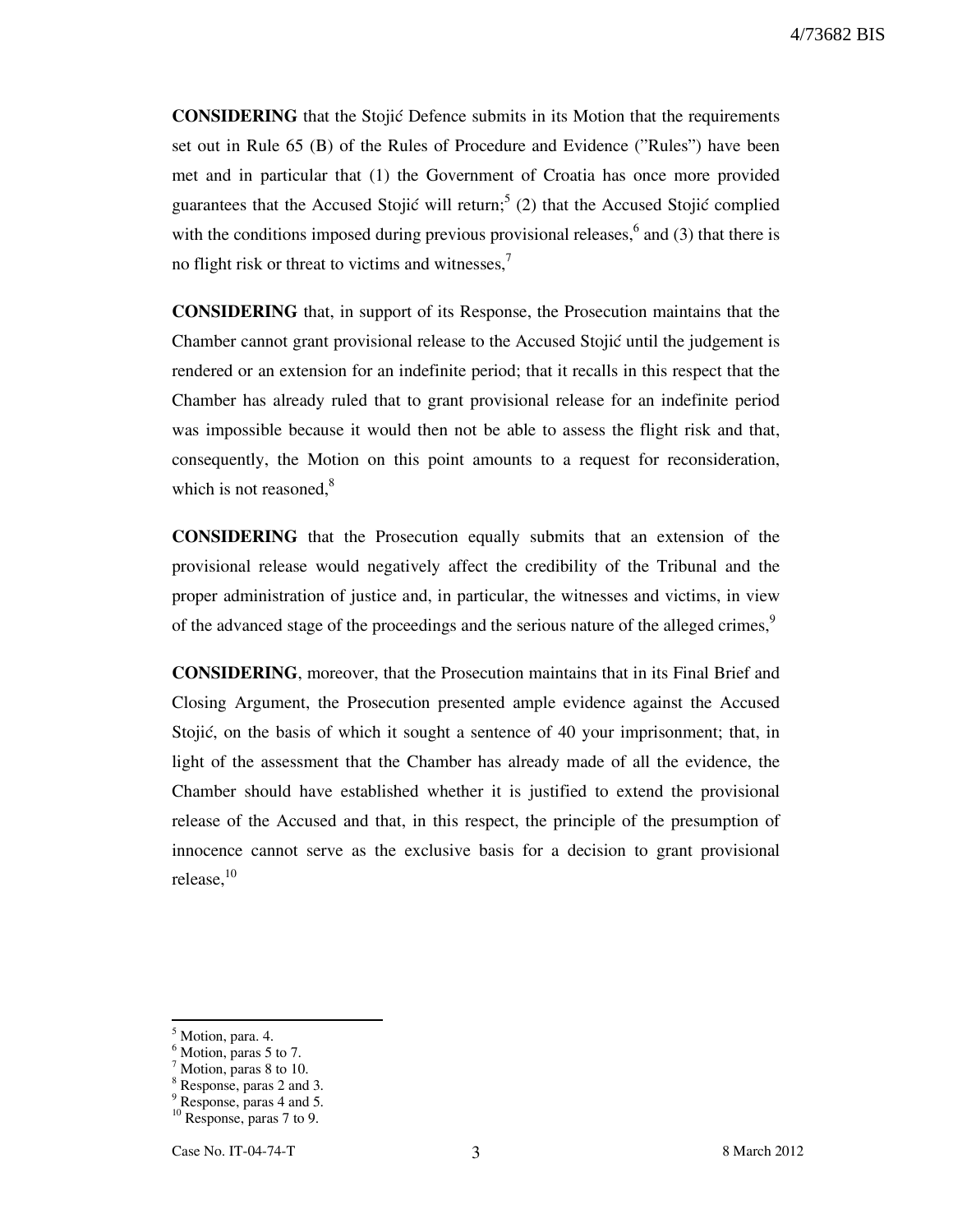CONSIDERING that the Prosecution ends by claiming that there is no right to "recess release" and that there are no circumstances justifying the extension of the provisional release of the Accused Stojić at this time,  $11$ 

CONSIDERING that, in limine, the Chamber notes that at the time of the Initial Motion for provisional release of the Accused Stojić,<sup>12</sup> the Government of the Netherlands agreed to the provisional release of the Accused as long as he leaves the territory of the host country;<sup>13</sup> that insofar as this present Motion falls within the scope of the Initial Motion, the agreement of the Government of the Netherlands continues to be valid until the return of the Accused to the United Nations Detention Unit ("UNDU") on the date to be determined by the Chamber,

CONSIDERING, furthermore, that the Chamber deems that in its letter of 16 February 2012, the Government of the Republic of Croatia provided guarantees that, should the Accused Stojić be granted an extension of his provisional release by the Chamber, he would not influence or pose a danger to victims, witnesses or any other persons during his provisional release and would return to The Hague on the date ordered by the Chamber, $14$ 

CONSIDERING that the Chamber finds, in light of the reports submitted by the Croatian authorities pursuant to the Decision of 1 December 2011, that the Accused Stojić has complied with the conditions of his provisional release,

CONSIDERING that, in light of what has preceded, the Chamber is satisfied that, should the provisional release of the Accused Stojić be extended, he would return to the UNDU; that he would not pose a threat to victims, witnesses or any other persons and, consequently, that requirements under Rule 65 (B) of the Rules are met,

CONSIDERING that, with respect to the argument of the Prosecution that an extended provisional release of the Accused would have a negative effect on the credibility of the Tribunal and the proper administration of justice,<sup>15</sup> the Chamber recalls once more that the task of the Tribunal is to try those who have been accused

<sup>&</sup>lt;sup>11</sup> Response, para. 9.

<sup>&</sup>lt;sup>12</sup> "Bruno Stojić's Motion for Provisional Release", confidential and *ex parte*, 22 November 2011 ("Initial Motion").

Letter from the Netherlands on the provisional release of Bruno Stojić, dated 25 November 2011 and filed with the Registry on 28 November 2011.

 $14$  Confidential and *ex parte* annex to the Motion.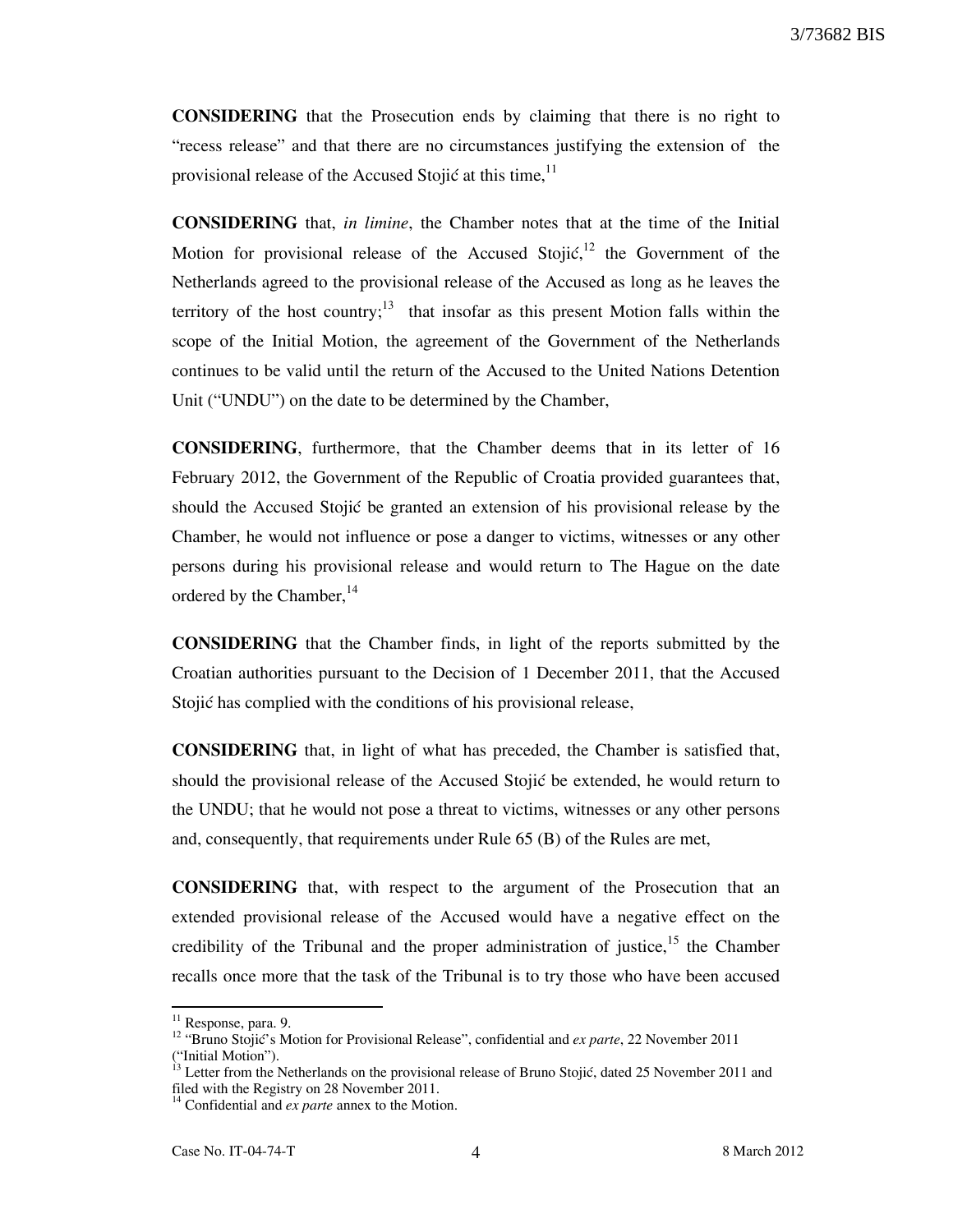of serious crimes committed in the region and to render justice to victims of these crimes through just and fair trials; that, for this reason, the Chamber must ensure that the present trial is proceeding, while strictly respecting the Statute, the Rules and the case law of the Appeals Chamber, which guarantee the fairness of the trial; that, consequently, its decision whether or not to extend the provisional release of the Accused shall be made in line with these provisions,<sup>16</sup>

CONSIDERING that, with respect to the argument that the Prosecution seems to be raising that the Chamber must take into account the evidence, which it already assessed during its period of deliberation, to establish whether or not to extend the provisional release of the Accused,<sup>17</sup> the Chamber deems it necessary to refer to the Order of 1 March 2012, in which it recalled, in particular, that an accused is presumed innocent from the beginning of the trial until the day of the judgement and "[i]f it is sufficient to use a more lenient measure than mandatory detention, it must be applied";<sup>18</sup> that provisional detention meets the security needs and cannot in any way be envisaged as an early enforcement of a possible sentence, as the Prosecution seems to think, $19$ 

CONSIDERING that the Chamber finds that the Prosecution does not provide evidence in support of its argument that an extended provisional release could have a negative effect on the victims and witnesses, while there is no indication that this could have happened during the previous provisional releases of the Accused Stojić or, more generally, in the present case,

CONSIDERING, moreover, that the Chamber recalls that it is especially sensitive to the possible negative effect on the victims and witnesses and, in order to diminish this effect, it accompanied the periods of release with strict measures, such as 24-hour surveillance by clearly defined authorities and has confined the release of the accused to Croatia, $20$ 

<sup>&</sup>lt;sup>15</sup> Response, paras 4 and 5.

 $^{16}$  See in this sense the "Redacted and Public Version of the Order on Jadranko Prlić's Motion to Extend His Provisional Release" of 1 March 2012 ("Order of 1 March 2012"), p. 4.

<sup>&</sup>lt;sup>17</sup> Response, paras 8 and 9.

<sup>&</sup>lt;sup>18</sup> "Decision on Jadranko Prlić's Motion for Provisional Release", public, 21 April 2011, para. 31.

 $19$  Order of 1 March 2012, pp. 4 and 5.

 $^{20}$  *Ibid.*, p. 5.